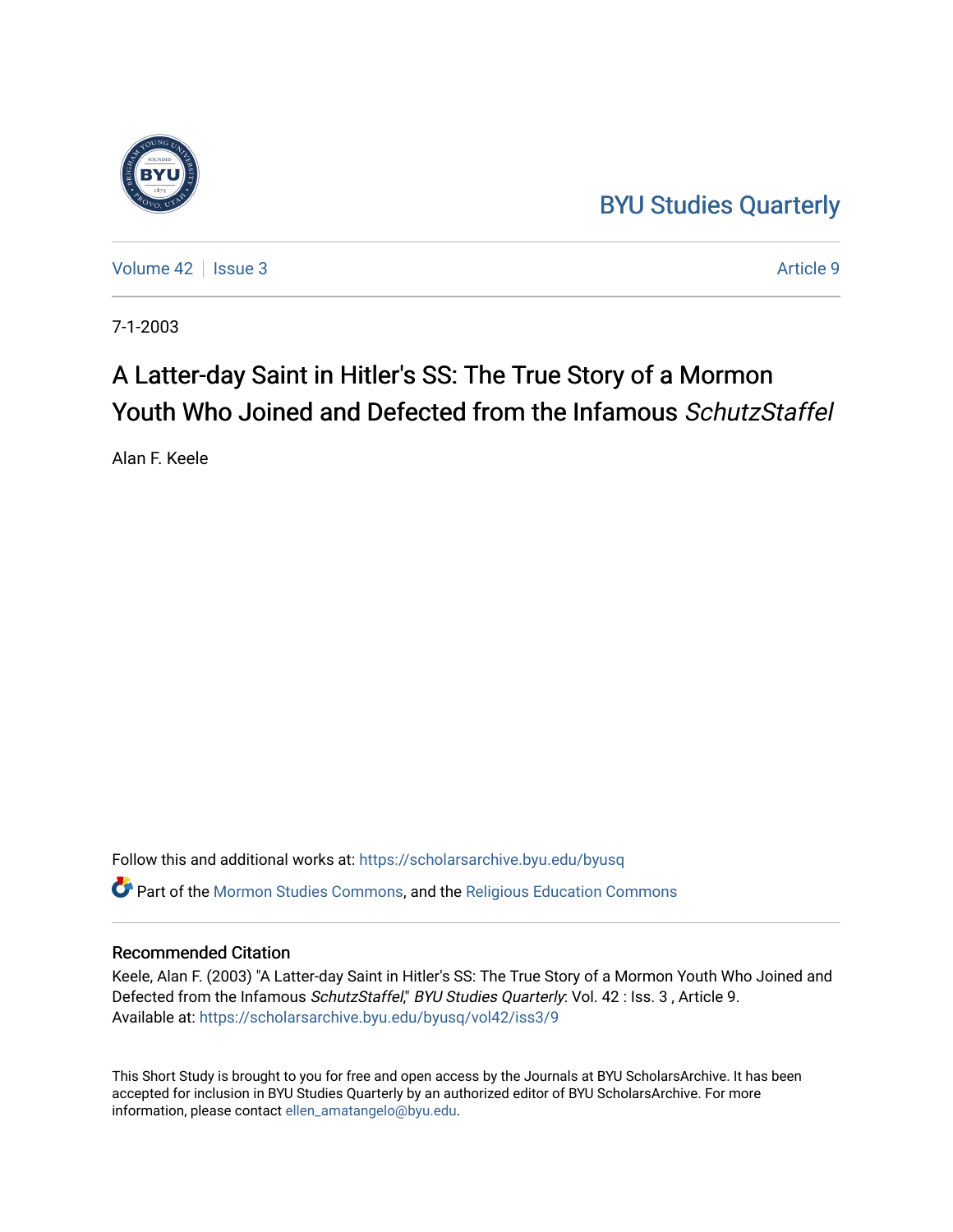Keele: A Latter-day Saint in Hitler's SS: The True Story of a Mormon You

## A Latter-day Saint in Hitler's SS

The True Story of a Mormon Youth Who Joined and Defected from the Infamous *SchutzStaffel* 

*Alan F. Keele* 

In researching and writing the story of Helmuth Hübener, the Latter-day<br>Isaint youth who was executed for distributing anti-Nazi literature in n researching and writing the story of Helmuth Hubener, the Latter-day Germany during World War II,<sup>1</sup> I learned of several other Hübener-like people in Nazi Germany.<sup>2</sup> One such person, whom I shall call Bruno to preserve anonymity, was a young Latter-day Saint man who joined Hitler's infamous elite force, the SS, and then had a change of heart. I had the privilege, a number of years ago now, to interview this gentleman at his home in Germany.

#### **The Early Years**

Bruno's story begins with his father, Johann Kusmin S., a native of Riga, Latvia, who supported the czar on the side of the White army in the Russian civil war against the Bolsheviks. He died in a battle in Lithuania in 1923. His pregnant widow, Olga Viktoria Romanovska, fled to Konigsberg, now Kaliningrad in Russia, where Bruno was born on November 7,1923.

1. Blair R. Holmes and Alan F. Keele, eds., comps., and trans., *When Truth Was Treason: German Youth against Hitler* (Urbana: University of Illinois Press, 1995). See also Karl-Heinz Schnibbe, Alan F. Keele, and Douglas F. Tobler, *The Price: The True Story of a Mormon Who Defied Hitler* (Salt Lake City: Bookcraft, 1984).

2. For a discussion of some of these, see my unpublished paper "Six Authors in Search of a Character: Helmuth Hubener in Post-War German Literature," which can be read online at [germslav.byu.edu/faculty/afkeele/authors.htm.](http://germslav.byu.edu/faculty/afkeele/authors.htm)

*BYU Studies 42, nos.3 &4 (2003)* **21**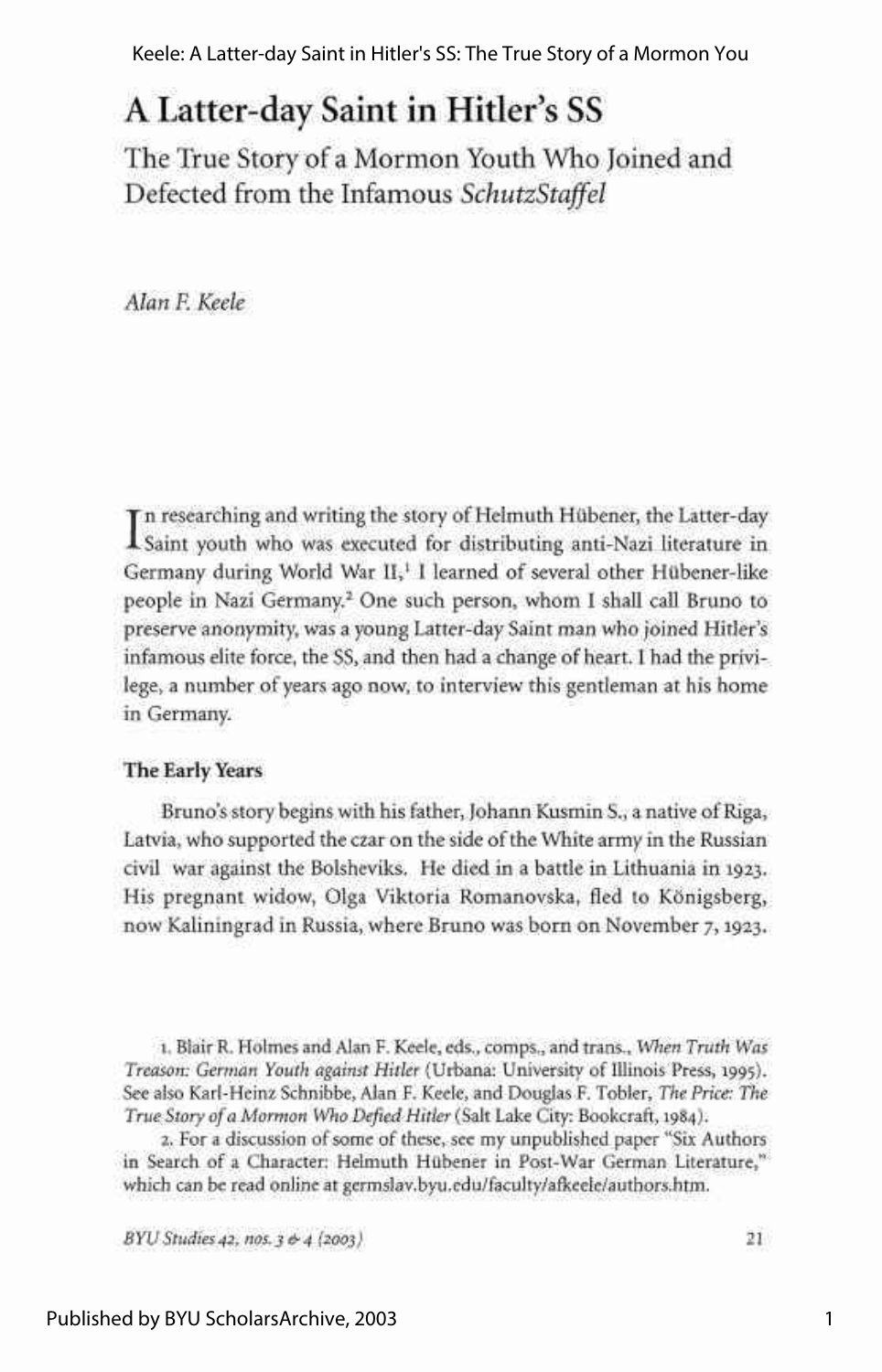#### BYU Studies Quarterly, Vol. 42, Iss. 3 [2003], Art. 9

22 .— *BYU Studies* 



North central Europe during the Hitler years

Olga had had six other sons, all of whom had died young, either from an illness such as typhus or by accident; one was sliding in the snow while hanging onto an automobile, and he got hooked onto the car somehow and was dragged to death. After the death of her husband, Olga found herself *staatenlos* (without citizenship in any state) and could not legally work. She eked out a living as a cleaning lady. One can only imagine her emotional state.

There was a Latter-day Saint sister in the town who was also a parttime fortune teller *(Kartenlegerin),* to whom Olga went to have her fortune told. In what must be one of the strangest conversion stories on record, she learned from this woman about The Church of Jesus Christ of Latter-day Saints. In 1936, Olga and her thirteen-year-old son, Bruno, were baptized in the Memel River.

They became members of the Tillsit Branch in the Konigsberg District,<sup>3</sup> a branch of between one and two hundred members presided over at

3. In 1899, Arnold H. Schulthess, president of the German Mission, recorded that "a fine opening has been made in Konigsberg, East Prussia." The area grew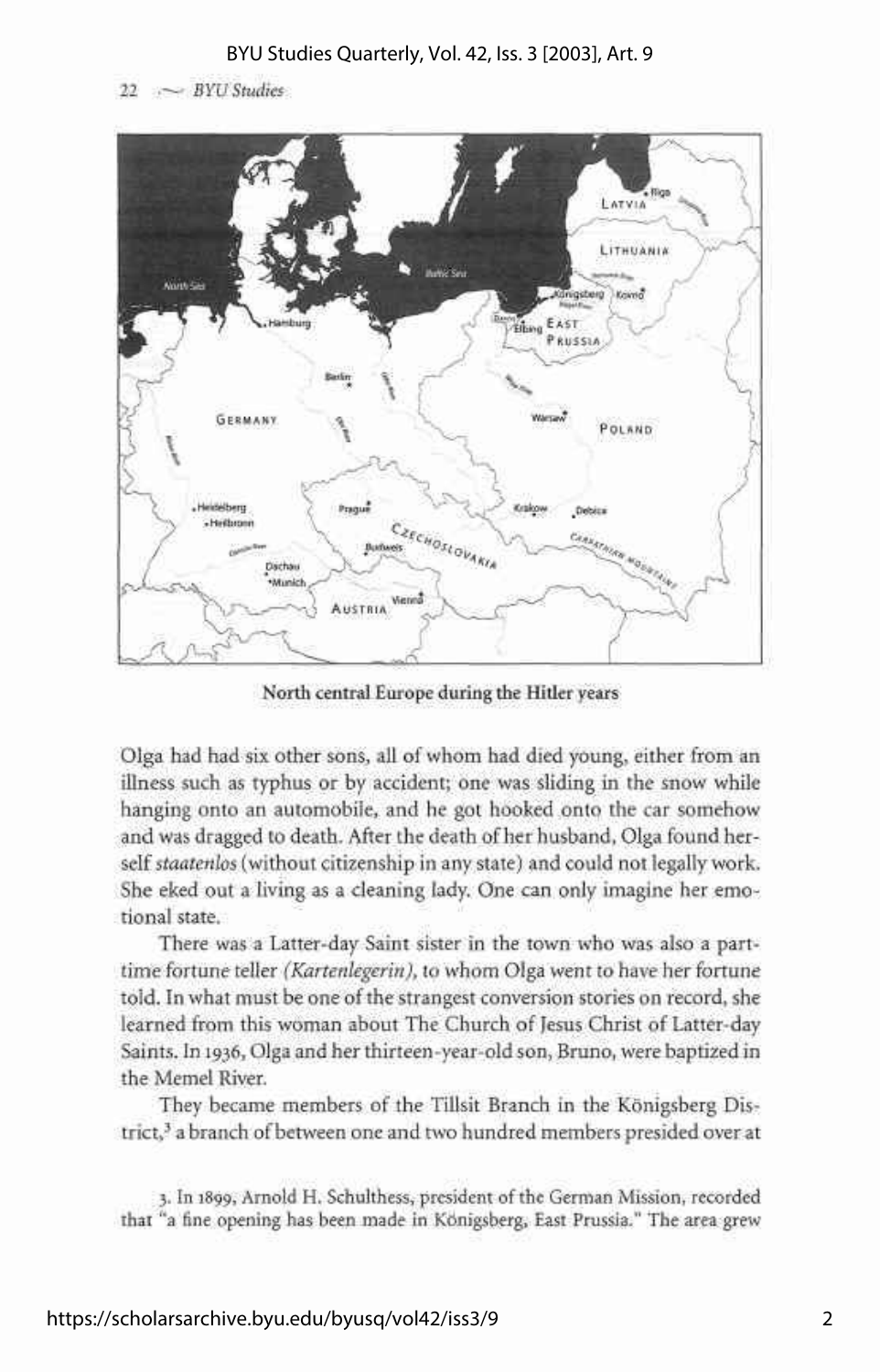### Keele: A Latter-day Saint in Hitler's SS: The True Story of a Mormon You

*A Latter-day Saint in Hitler's SS* •—• 23

the time by President Otto Schulzke, reportedly a professional prison warden but not a Nazi. Bruno was made a deacon. He remembers hearing President Heber J. Grant speak at a conference in Königsberg.<sup>4</sup> All the district members reportedly traveled to the city and stayed with other members there, often five to a bed. Some children slept at the church on the bellows of the organ.

Bruno remembers the article by the president of the East German Mission in the official Nazi newspaper stating that Mormons and Nazis had some common experiences and values.<sup>5</sup> But Bruno also recalls that most of

quickly, and Konigsberg became its own district in 1901. Gilbert W. Scharffs, *Mormonism in Germany: A History of The Church of Jesus Christ of Latter-day Saints in Germany between 1840 and 1970* (Salt Lake City: Deseret Book, 1970), 47. Though the district continued to grow, World War II took a severe toll on Church membership. For example, in 1937 there were 845 members in the Konigsberg area. In 1947, the branch closed. Scharffs, *Mormonism in Germany,* 129.

4. President Heber}. Grant traveled to Germany in 1937. (For more information on President Grant's European tour, see "A Long-Awaited Visit: President Heber J. Grant in Switzerland and Germany, 1937" by Richard Neitzel Holzapfel and Mark Alain Bohn, also in this issue.) Meetings were held in Frankfurt. Previously, in a First Presidency Message of 1929, President Grant counseled the European Saints to remain in their homelands despite the turbulent political and economic atmosphere rather than emigrate to the United States. Emigration among German members of the Church declined sharply in the years leading up to World War II. Scharffs, *Mormonism in Germany,* 78, 81.

5. Alfred C. Rees was president of the East German Mission from December 31, i937> to August 16,1939. Scharffs, *Mormonism in Germany,* 88-90, 92. As tensions mounted in Nazi Germany, President Rees wrote an article called *"Im Lande der Mormonen"* ("In the Land of the Mormons") comparing German and Mormon history and praising selected efforts of the current government. His article was published in the *Volkischer Beobachter,* the official Nazi newspaper, on April 14, 1939. The following excerpts are from a translation of his article:

The Mormon people know what persecution and suppression mean. And the German people who have gone through the shadow of the valley since the World War; and who have been forced to rely upon their own strength and determination, and upon their undying belief in their own ability to restore their self-respect and their merited place among the mighty sisterhood of nations, reveal that same progressive character, which does not shun obstacles. For that reason, to a student of Mormonism, recent developments in Germany present a most impressive comparison. . . . The Mormon people, perhaps more than any other people in all the world, pay high tribute to the German government for its bold declaration of war against the use of alcohol and tobacco by the youth of Germany. (Joseph M. Dixon, "Mormons in the Third Reich: 1933-1945," *Dialogue: A Journal of Mormon Thought* 7 [Spring 1972]: 72.)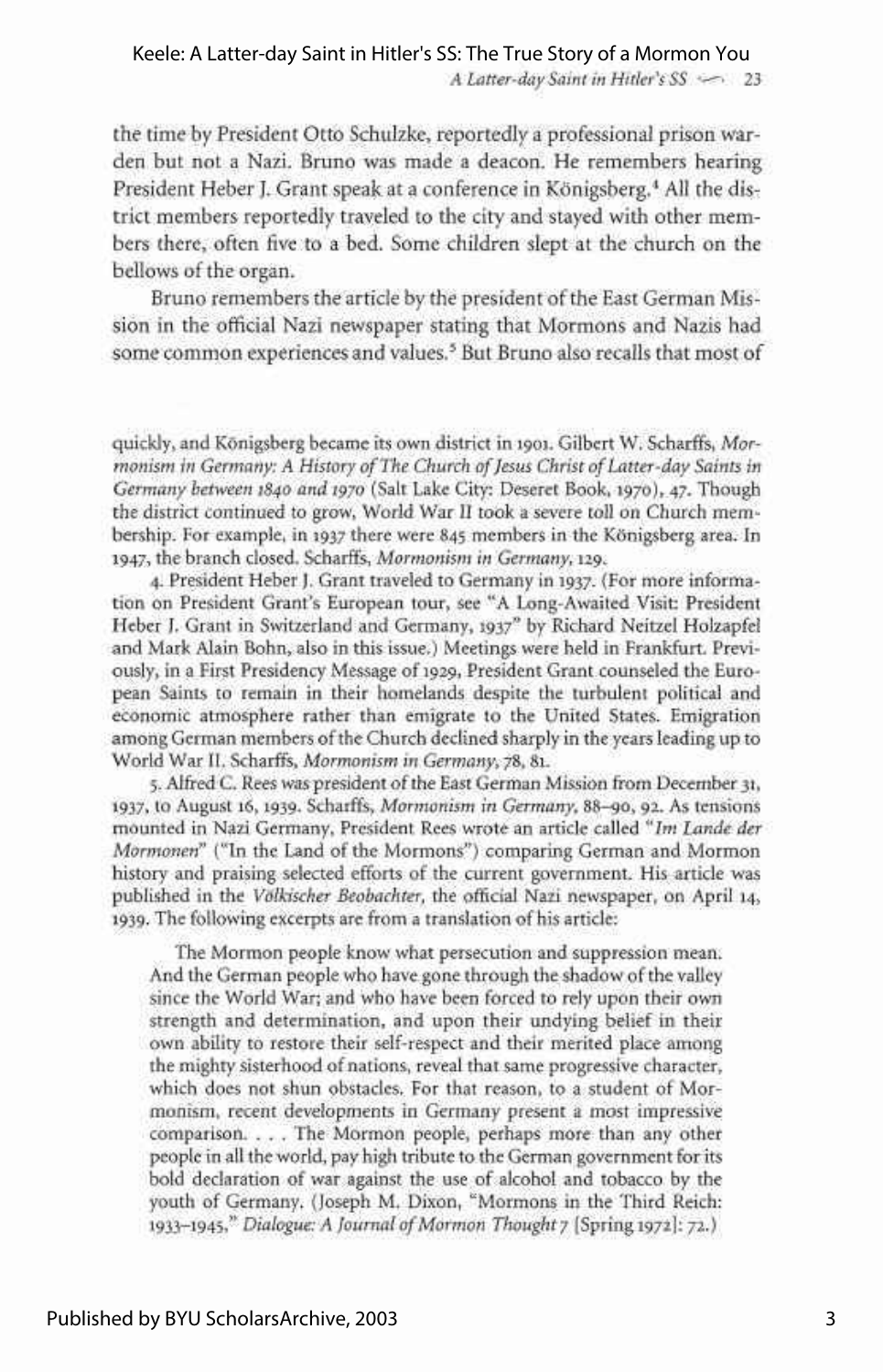#### BYU Studies Quarterly, Vol. 42, Iss. 3 [2003], Art. 9

#### 24 .- BYU Studies

the Latter-day Saints in the area were not pro-Nazi; on the contrary, when he later joined the SS, most of them looked at him suspiciously. He and his mother were both philosemites, he said, with many Jewish friends. When he performed his *Landjahr* (an obligatory year working in the countryside) near Elbing, East Prussia, he attended the branch there, an indication that he must have also been somewhat committed to the Church at that time.

Bruno had a strict upbringing and had to work hard to help his mother make ends meet. When he was growing up, he reported, she often had two jobs and had to lock him in the apartment for the day. When he was a bit older, he helped by gathering mushrooms and berries in the forest.

His mother did not speak German well and relied on him as her translator. Possibly for this reason, among imaginable others, she did not want her only remaining family member out of her sight and was overprotective to the extent that she discouraged him from participating in Church youth programs.

#### The *Jungvolk*

In order to break free of his clinging mother, Bruno reported, he began to get involved with the *Jungvolk,* the Nazi program for young boys.<sup>6</sup> A friend of his mother, a man whose house she cleaned, sponsored Bruno and purchased his uniforms for him. When Bruno was old enough, he became a member of the *Hitlerjugend* (Hitler Youth).<sup>7</sup> Looking back on

Four months later, missionaries fled Germany, and on September 1,1939, Germany invaded Poland, beginning the Second World War.

6. *Jungvolk* was a branch of *Hitlerjugend* (Hitler Youth), for boys ten to fourteen. Formally organized in 1931, *Jungvolk* saw immediate and exponential growth with the birth of the Third Reich. Gerhard Rempel, *Hitler's Children: The Hitler Youth and the SS* (Chapel Hill: University of North Carolina, 1989), 9.

7. In 1933, Hitler voiced his conviction about the significance of the youth in the Nazi movement:

I am beginning with the young. We older ones are used up. . . . We are rotten to the marrow. We have no unrestrained instincts left. We are cowardly and sentimental. We are bearing the burden of a humiliating past, and have in our blood the dull recollection of serfdom and servility. But my magnificent youngsters! Are there finer ones anywhere in the world? Look at these young men and boys! What material! With them I can make a new world. (Rempel, *Hitler's Children,* 1-2)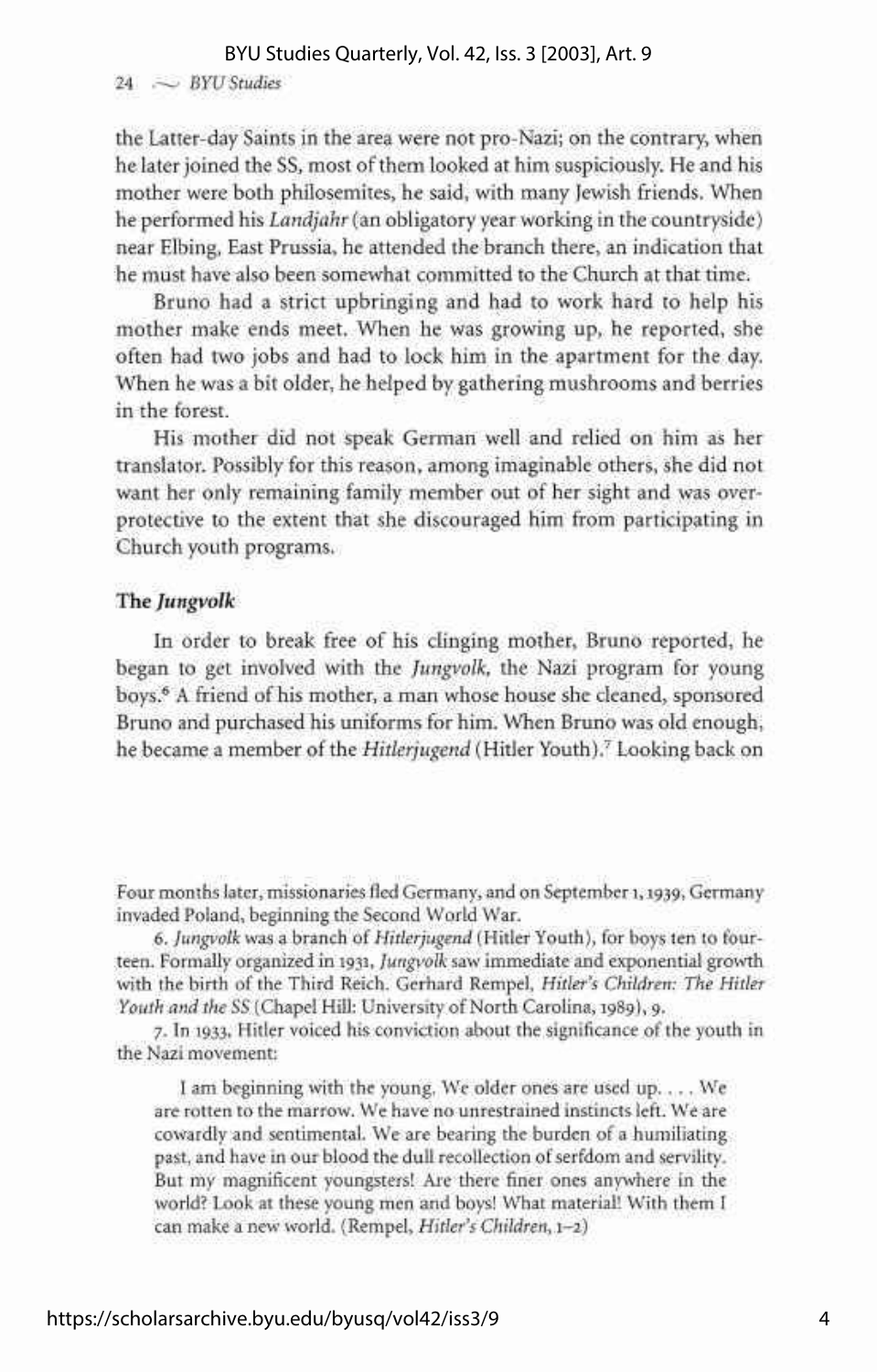*A Latter-day Saint in Hitler's SS* •-—• 25

it, he recalls that he should have seen the inherent violence and injustice in the party, for as a *Hitlerjugend* member he had to do pushups with a leader holding a knife upright below his stomach. He also recalls the H.J. clearing out cafes at curfew time and then breaking curfew themselves by lounging in the cafes until late at night.

Although he began an apprenticeship as a *Drogist,* which is not quite the same thing as a druggist, Bruno became interested in the *Feuerschutzpolizei,* a voluntary fire department of sorts that was a kind of premilitary training program rather than a full-time occupation.

In 1942, when Bruno was twenty or so, a committee of the *Waffen SS<sup>8</sup>* (armed protective services) came to the *Feuerschutzpolizei* looking for likely recruits, and they mustered Bruno into the *SchutzStaffel* (protective echelon). He was sent to Debica in Poland, where he served as a guard at a *Truppenubungsplatz* (a troop-training facility). Of his memories there, he said only that the local governor in Poland (the *Provinzleiter),* was a notorious high-living "swine."

Now comes the ugly part: While Bruno was in Poland, the SS were assigned to details to eliminate Jews. The SS were given *Schnapps* and drugs to make them fearless, Bruno reports, and then they were driven into the countryside to round up Jewish villagers in the *shtetls.<sup>9</sup>* Bruno was uncomfortable talking to me about this episode in his life. I did not feel like pressing him for details about his participation; nevertheless, I got the

8. The *Waffen-SS,* literarily, "the SS-in-arms," was the combat wing of the SS, a paramilitary group used by Hitler as a secondary, politically motivated army. D. S. V. Fosten and R. J. Marrion, *Waffen-SS: Its Uniforms, Insignia, and Equipment, 1938—1945* (London: Almark, 1972), 5,8. Heinrich Himmler, head of the SS and anxious for more power to move forward with his sinister racial agenda, expanded the ranks of the SS greatly as the war progressed. Rempel, *Hitler's Children,* 23. Because the SS could not draft soldiers, it recruited heavily from Hitler youth organizations. Rempel, *Hitler's Children,* 200-201. By the end of 1942, the *Waffen-SS* had nearly 190 thousand men. Fosten and Marion, *Waffen-SS,* 12.

9. The correct Yiddish plural is *shtetlach* (small Jewish villages).

The *Hitlerjugend* was Hitler's youth organization created with this vision in mind in 1926, before the Nazis had even come to power. Peter D. Stachura, *Nazi Youth in the Weimar Republic* (Santa Barbara, Calif.: Clio Books, 1975), 23. As Hitler's youth organizations expanded, the *Hitlerjugend* came to refer specifically to the organization for boys ages fourteen to eighteen. Rempel, *Hitler's Children,* 9. The *Hitlerjugend* had close ties to the Nazi adult organizations such as the SA (the Storm Troopers), the SS, and the German army. Rempel observes, "The social, political, and military resiliency of the Third Reich is inconceivable without the H. J. It was the incubator that maintained the political system by replenishing the ranks of the dominant party and preventing the growth of mass opposition." *Hitler's Children, 2.*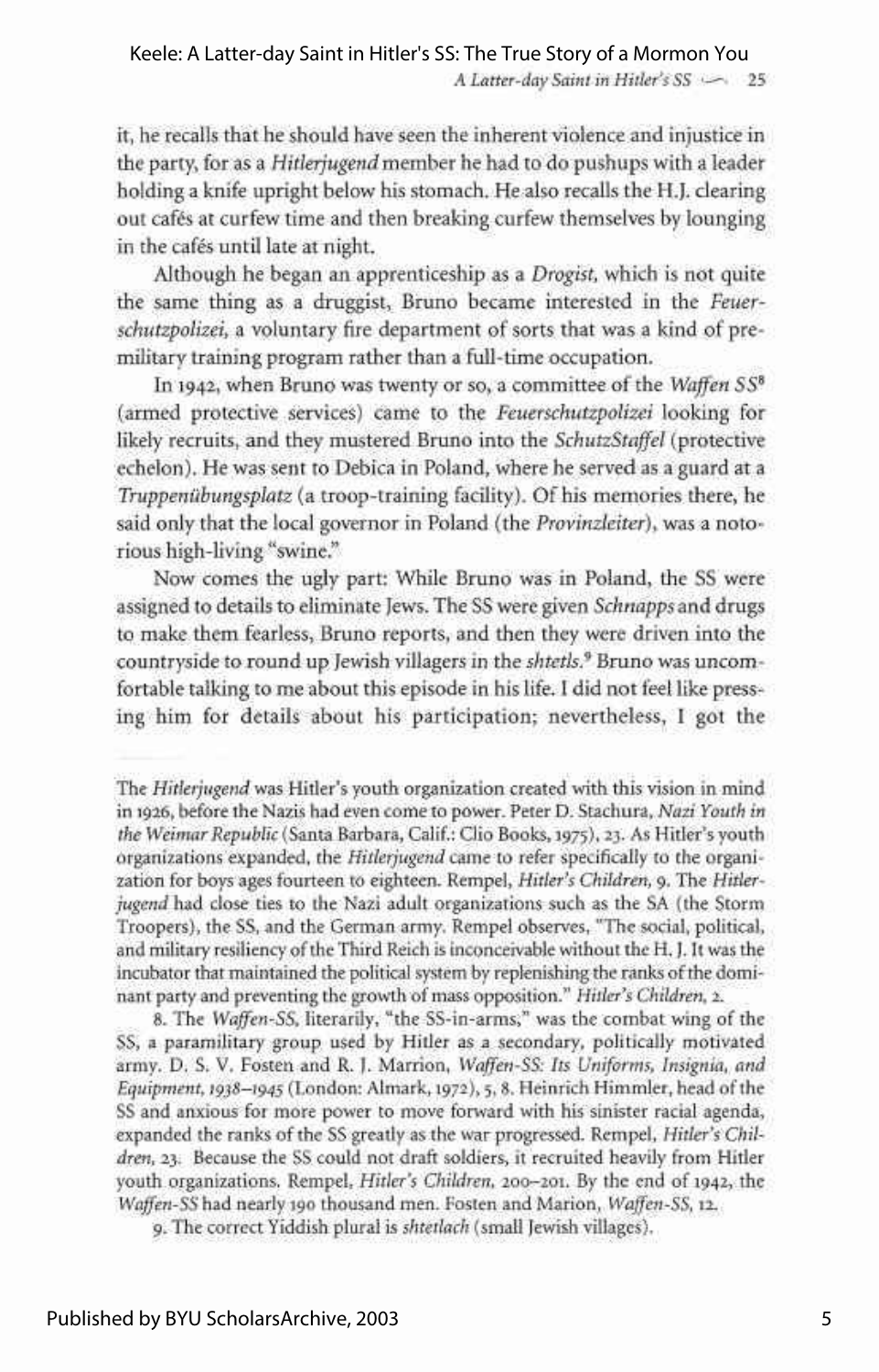#### $26 \sim$  *BYU Studies*

impression that he did not do the horrible things others did. He particularly recalled how shocked he was when an SS man threw a baby into the air and shot it with his carbine. Women were stripped and their body cavities searched, ostensibly for hidden jewels. Bruno said, "Lest anyone argue that there was no persecution of the Jews, let me tell him that I saw it firsthand."

One night after this horrible experience, Bruno and a Hungarian comrade buried their uniforms, dressed in their civilian clothes, and began walking southwest toward the British lines, as they imagined them. In five days they made it as far as the Carpathians, where they were captured by Germans at a small border crossing. Bruno and his companion suspected that a Pole who had befriended them earlier had alerted the Gestapo about them.

#### **Dachau**

Bruno was taken back to his unit and tried by the *SS-und Polizeigericht VI*  (SS and Police Court VI) in Krakau, Poland. The judge reportedly said to him, "Der Alte Fritz hatte Sie erschossen!" ("Old Emperor Friedrich would have shot you!") When he was sentenced to seven years, Bruno laughed. Apparently this was a nervous tick of his (he had laughed when a bomb had landed near him during the war).

He was first sent to the concentration camp at Dachau, Germany, then was moved to a labor camp in nearby Allach that was making BMW aircraft engines.<sup>10</sup> In 1944 he grasped at an opportunity to volunteer for a kind of suicide mission involving one-man submarines, but when he got to Berlin and party officials looked more closely at his record, he was sent right back to Dachau. From there he was sent to Budweis, Czechoslovakia, on a *Bewahrungsaufsatz* (^probationary assignment), but he left the train in Vienna to go to the amusement park at the Prater, as he recalls it, and overstayed his leave. When he finally arrived in Prague, he was tried again and given an additional three years of imprisonment in Dachau. In December 1944, he was sent to a labor facility in Neckar-Els bei Moosbach, near

10. Allach was a branch camp of Dachau set up in close proximity to manufacturing sites. Bruno likely worked in the screw factory Prazifix along with up to four hundred other prisoners. Harold Marcuse, *Legacies of Dachau: The Uses and Abuses of a Concentration Camp, 1933-2001* (Cambridge: Cambridge Universtiy Press, 2001), 43.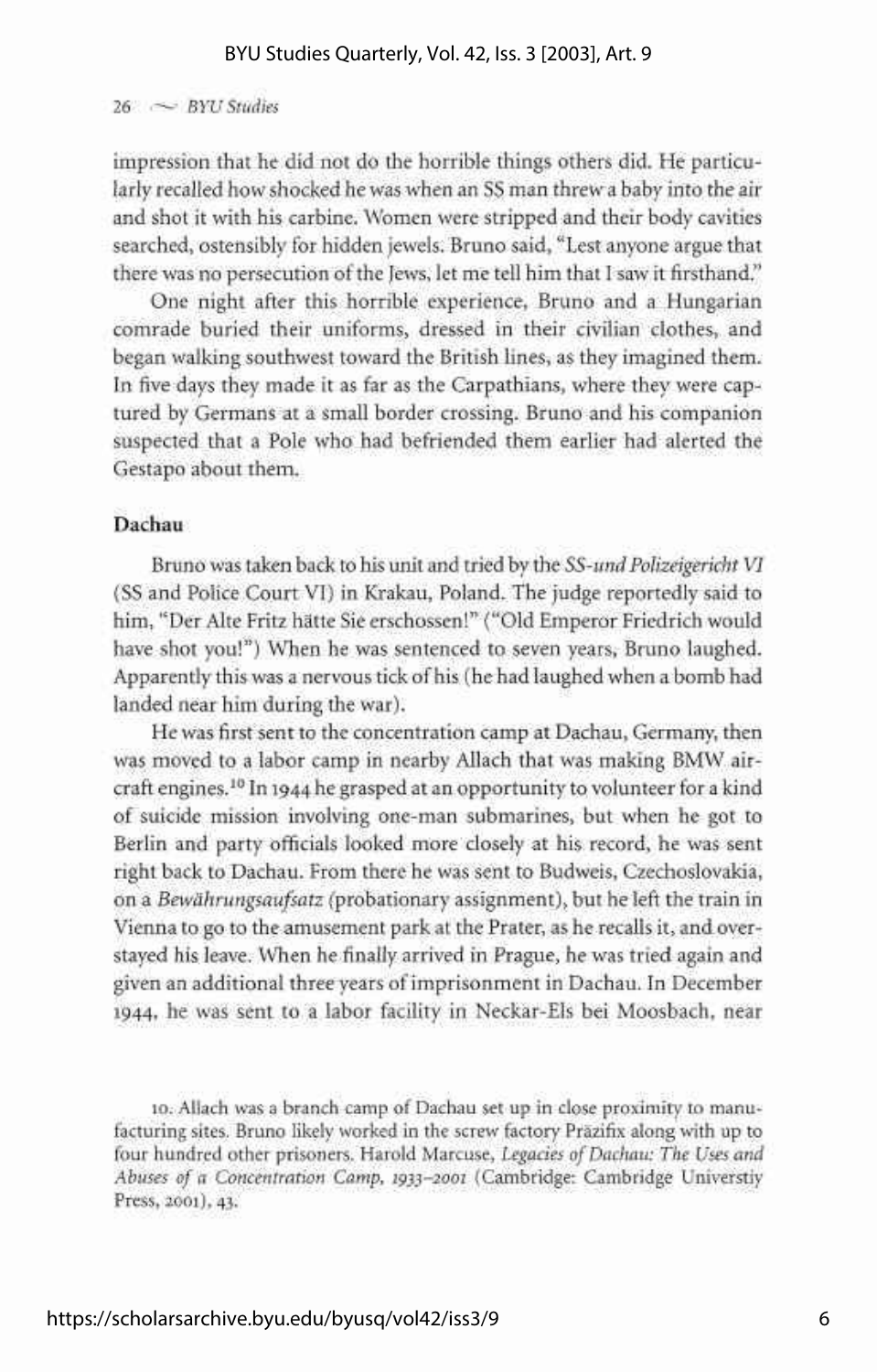Heidelberg. Here he worked assembling Daimler-Benz aircraft engines in filthy underground tunnels that dripped cold water on him as he worked.

#### **Illness and the End** of **the War**

Having survived several bombing raids on the factory, he contracted tuberculosis from the terrible conditions underground. The Red Cross once visited his factory and sent him to a clinic in Rockenau bei Eberbach on the Neckar River, where the end of the war overtook him. Because the United States Army had no proof that Bruno had been a prisoner of the Nazis, they treated him as an SS man, for that is what someone told them he was, even though he did not have the SS blood-type tattoo under his arm.<sup>11</sup>

At first he was a prisoner of war in the former *Grossdeutschland Kaserne* (Greater Germany Barracks), then in a tent camp in Heilbronn, Germany, and later in Niederroden, Germany. Then, due to his failing health, the Americans put him in one of their own hospitals before freeing him, presumably to die. After he was released on April 22,1946, he entered a German hospital at Heidelberg-Rohrbach, where his entire right lung was removed. (When I interviewed him in 1985, his chest was still very noticeably sunken in on the right side.) The left lung was infected, but he was given antibiotics to treat it.

#### **Church, Family, and Career**

While recovering in the clinic, Bruno saw a newspaper advertising an upcoming conference of the Church in Karlsruhe, Germany. He wrote to the address given in the paper and received visitors from the Church. About eight weeks after his operation, he boarded a train with his newfound Latter-day Saint friends, notably the Eugen Hechter family, for the conference. They propped him up with pillows to ease his pain. He reported to me that from that moment forth he has been a one-hundredpercent-devoted Latter-day Saint. He has served as a patriarch and a

<sup>11.</sup> The blood type was tatooed on the inside of the left upper arm of SS soldiers. This mark—or any scar that might have suggested an attempt to remove the tattoo—was considered prima facie evidence of membership in the SS and often resulted in summary executions. See Karl Schnibbe's account in Holmes and Keele, eds., *When Truth Was Treason,* 380, n. 40.